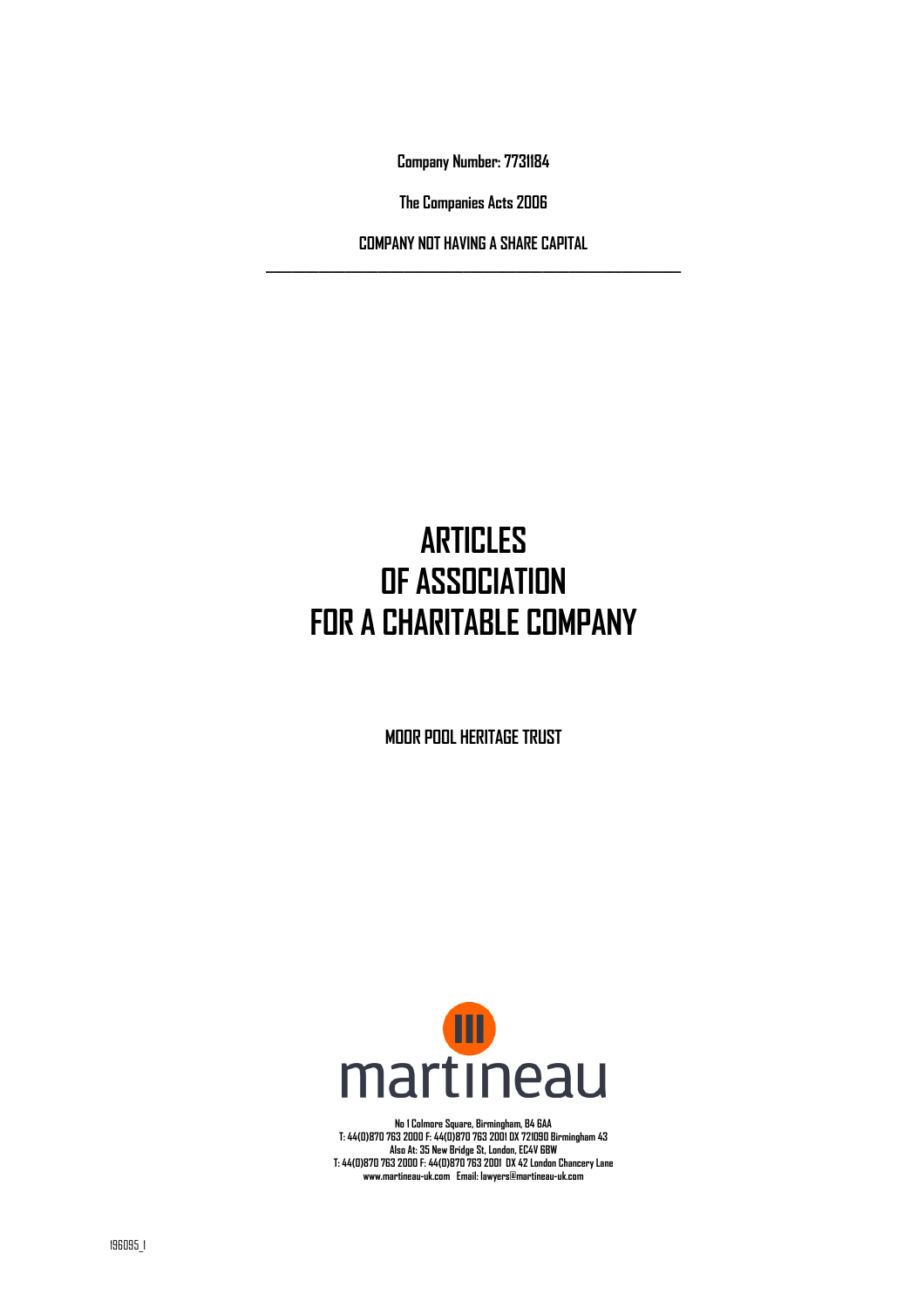# **THE COMPANIES ACT 2006**

# **COMPANY NOT HAVING A SHARE CAPITAL**

## **ARTICLES OF ASSOCIATION**

**OF** 

#### **MOOR POOL HERITAGE TRUST**

(as amended by written resolution on 25 August 2011)

1. The company's name is Moor Pool Heritage Trust (and in this document it is called the "charity").

#### **INTERPRETATION**

2. In the articles:

"address" means a postal address or, for the purposes of electronic communication, a fax number, an e-mail or postal address or a telephone number for receiving text messages in each case registered with the charity;

"the Area" means the area known as the Moor Pool Conservation Area in Birmingham (designated on 30 July 1970)

"the articles" means the charity's articles of association;

"the charity" means the company intended to be regulated by the articles;

"clear days" in relation to the period of a notice means a period excluding:

- the day when the notice is given or deemed to be given; and
- the day for which it is given or on which it is to take effect;

"the Commission" means the Charity Commission for England and Wales;

"Companies Acts" means the Companies Acts (as defined in section 2 of the Companies Act 2006) insofar as they apply to the charity;

"the directors" means the directors of the charity. The directors are charity trustees as defined by Section 97 of the Charities Act 1993;

"document" includes, unless otherwise specified, any document sent or supplied in electronic form;

"electronic form" has the meaning given in section 1168 of the Companies Act 2006;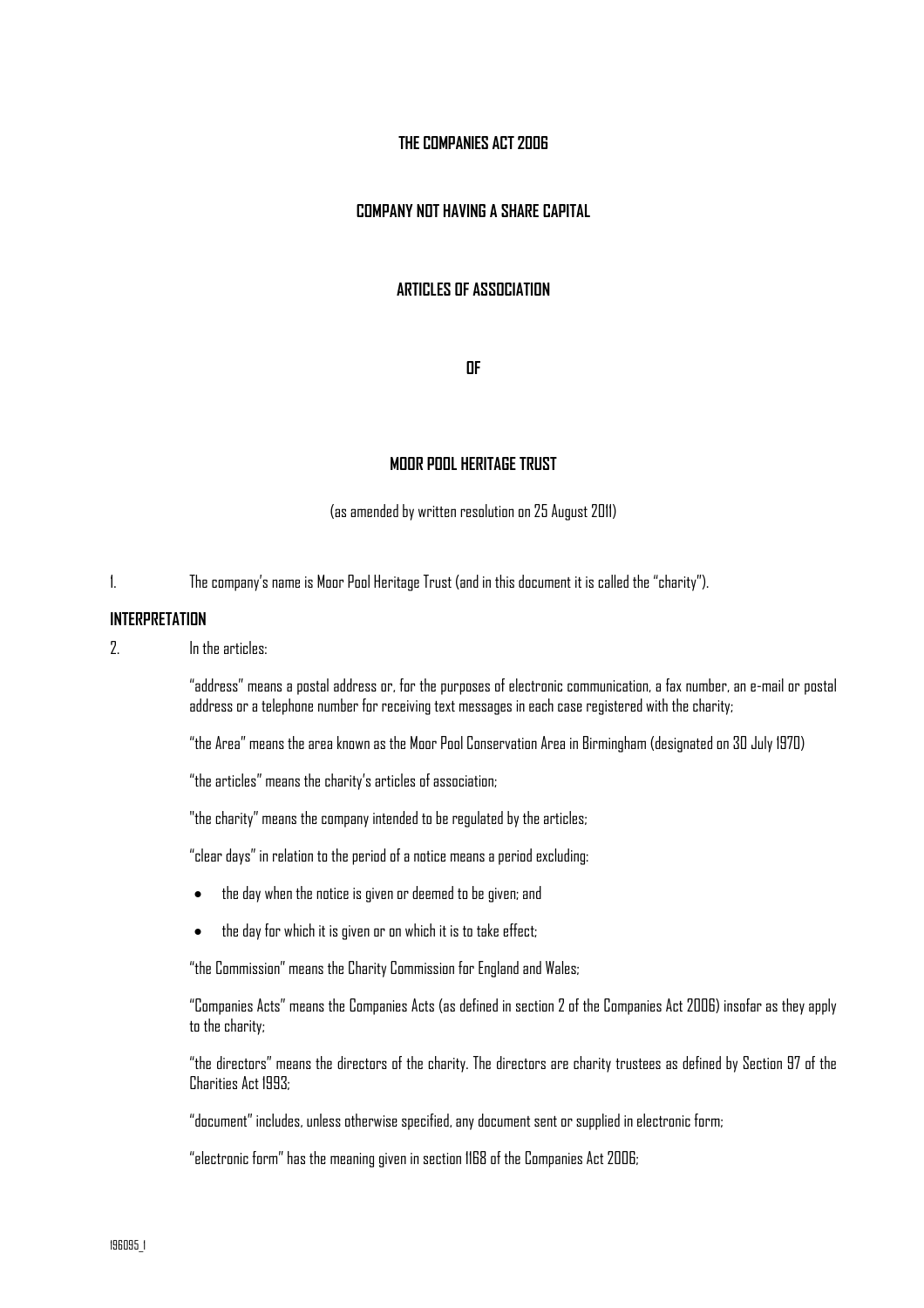"the memorandum" means the charity's memorandum of association;

"officers" includes the directors and the secretary (if any);

"the seal" means the common seal of the charity if it has one;

"secretary" means any person appointed to perform the duties of the secretary of the charity;

"the United Kingdom" means Great Britain and Northern Ireland; and

words importing one gender shall include all genders, and the singular includes the plural and vice versa.

Unless the context otherwise requires words or expressions contained in the articles have the same meaning as in the Companies Acts but excluding any statutory modification not in force when this constitution becomes binding on the charity.

Apart from the exception mentioned in the previous paragraph a reference to an Act of Parliament includes any statutory modification or re-enactment of it for the time being in force.

## **LIABILITY OF MEMBERS**

- 3. The liability of the members is limited to a sum not exceeding £10, being the amount that each member undertakes to contribute to the assets of the charity in the event of its being wound up while he, she or it is a member or within one year after he, she or it ceases to be a member, for:
	- (1) payment of the charity's debts and liabilities incurred before he, she or it ceases to be a member;
	- (2) payment of the costs, charges and expenses of winding up; and
	- (3) adjustment of the rights of the contributories among themselves.

#### **OBJECTS**

- 4. The charity's objects ("Objects") are specifically restricted to the following:
- 4.1 To promote, for the public benefit:
	- (a) the conservation, protection and improvement of the physical and natural environment within the Area; and
	- (b) the promotion of community participation in healthy recreation for the benefit of residents of the Area through the use of community facilities; and
	- (c) the advancement of education, including promoting knowledge of the social and architectural history and heritage of the Area.

#### **POWERS**

- 5. The charity has power to do anything which is calculated to further its Object(s) or is conducive or incidental to doing so. In particular, the charity has power:
	- (a) to raise funds. In doing so, the charity must not undertake any taxable permanent trading activity and must comply with any relevant statutory regulations;
	- (b) to buy, take on lease or in exchange, hire or otherwise acquire any property and to maintain and equip it for use;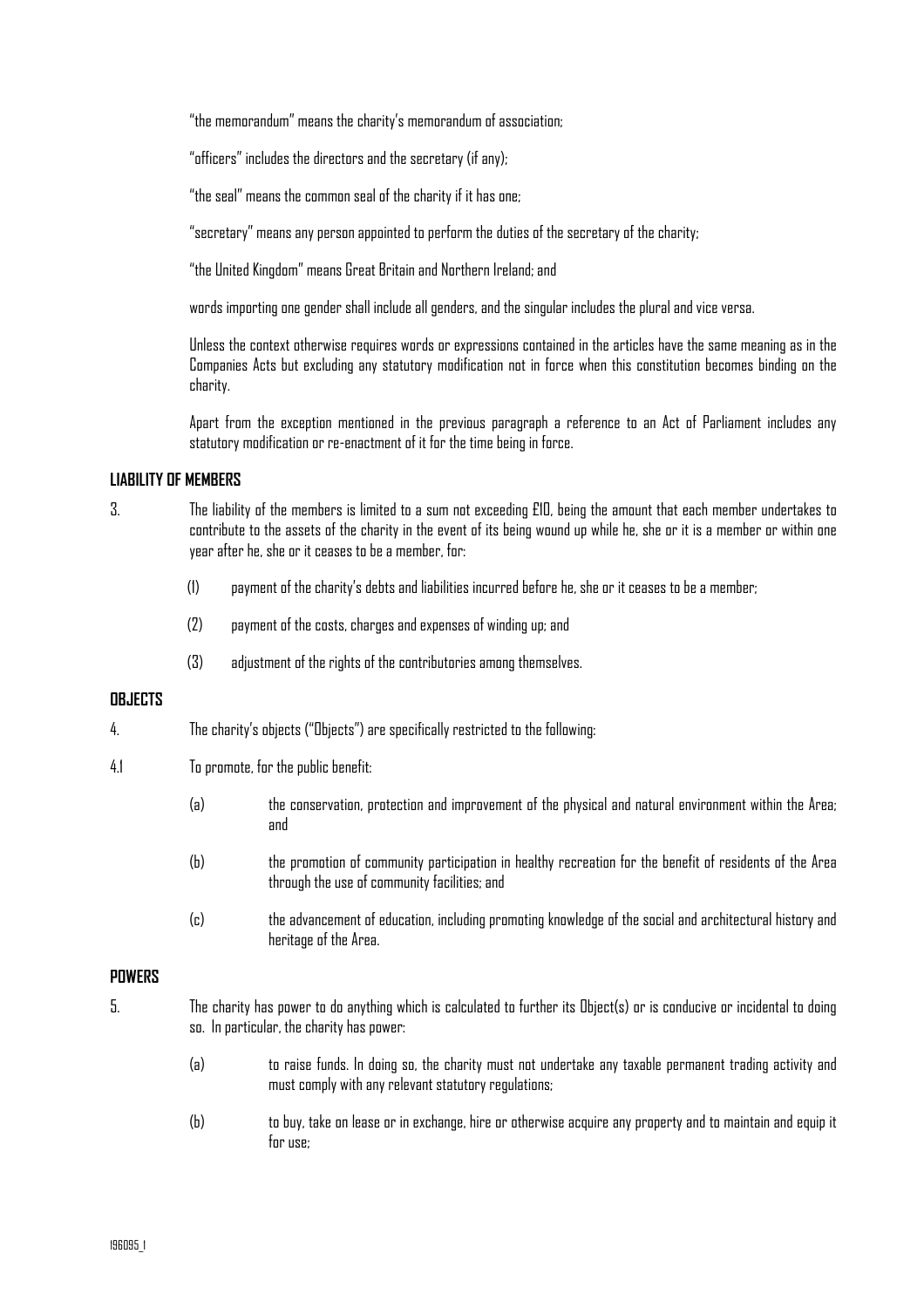- (c) to sell, lease or otherwise dispose of all or any part of the property belonging to the charity. In exercising this power, the charity must comply as appropriate with Sections 36 and 37 of the Charities Act 1993, as amended by the Charities Act 2006;
- (d) to borrow money and to charge the whole or any part of the property belonging to the charity as security for repayment of the money borrowed or as security for a grant or the discharge of an obligation. The charity must comply as appropriate with Sections 38 and 39 of the Charities Act 1993, as amended by the Charities Act 2006, if it wishes to mortgage land;
- (e) to co-operate with other charities, voluntary bodies and statutory authorities and to exchange information and advice with them:
- (f) to establish or support any charitable trusts, associations or institutions formed for any of the charitable purposes included in the Objects;
- (g) to acquire, merge with or to enter into any partnership or joint venture arrangement with any other charity;
- (h) to set aside income as a reserve against future expenditure but only in accordance with a written policy about reserves;
- (i) to employ and remunerate such staff as are necessary for carrying out the work of the charity. The charity may employ or remunerate a director only to the extent it is permitted to do so by article 7 and provided it complies with the conditions in that clause;
- $(i)$  to:
	- (i) deposit or invest funds;
	- (ii) employ a professional fund-manager; and
	- (iii) arrange for the investments or other property of the charity to be held in the name of a nominee;

in the same manner and subject to the same conditions as the trustees of a trust are permitted to do by the Trustee Act 2000.

- (k) to provide indemnity insurance for the directors in accordance with, and subject to the conditions in, section 73F of the Charities Act 1993;
- (l) to pay out of the funds of the charity the costs of forming and registering the charity both as a company and as a charity.

# **APPLICATION OF INCOME AND PROPERTY**

6.

| (1) | The income and property of the charity shall be applied solely towards the promotion of the Objects.                                                                                                  |
|-----|-------------------------------------------------------------------------------------------------------------------------------------------------------------------------------------------------------|
| (2) |                                                                                                                                                                                                       |
| (a) | A director is entitled to be reimbursed from the property of the charity or may pay out of such property<br>reasonable expenses properly incurred by him or her when acting on behalf of the charity. |
| (b) | A director may benefit from trustee indemnity insurance cover purchased at the charity's expense in<br>accordance with, and subject to the conditions in, section 73F of the Charities Act 1993.      |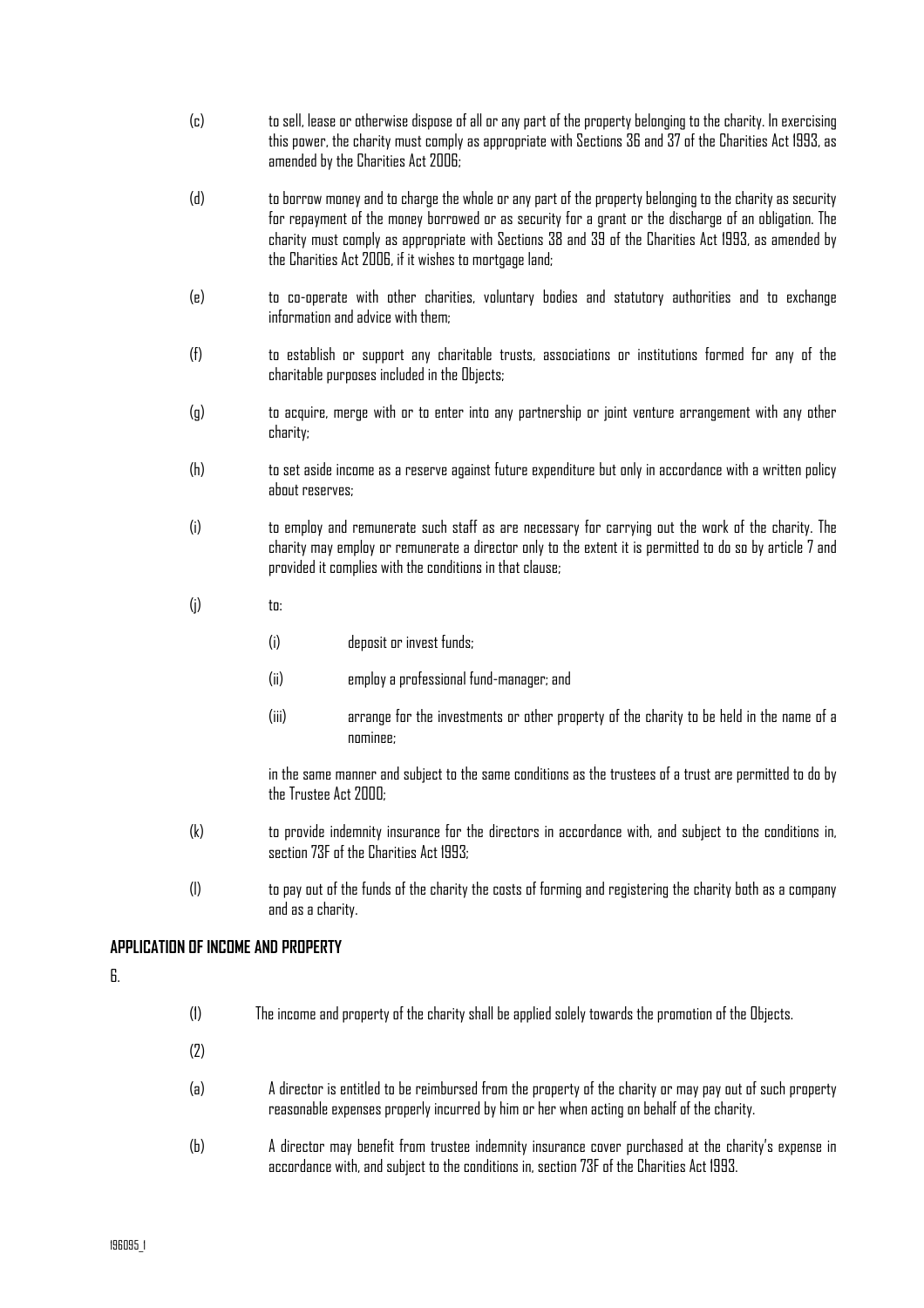- (c) A director may receive an indemnity from the charity in the circumstances specified in article 57.
- (d) A director may not receive any other benefit or payment unless it is authorised by article 7.
- (3) Subject to article 7, none of the income or property of the charity may be paid or transferred directly or indirectly by way of dividend bonus or otherwise by way of profit to any member of the charity. This does not prevent a member who is not also a director receiving:
- (a) a benefit from the charity in the capacity of a beneficiary of the charity;
- (b) reasonable and proper remuneration for any goods or services supplied to the charity.

## **BENEFITS AND PAYMENTS TO CHARITY DIRECTORS AND CONNECTED PERSONS**

## 7. (1) **General provisions**

No director or connected person may:

- (a) buy any goods or services from the charity on terms preferential to those applicable to members of the public;
- (b) sell goods, services, or any interest in land to the charity;
- (c) be employed by, or receive any remuneration from, the charity;
- (d) receive any other financial benefit from the charity;

unless the payment is permitted by sub-clause (2) of this article, or authorised by the court or the Charity Commission.

In this article a "financial benefit" means a benefit, direct or indirect, which is either money or has a monetary value.

## **SCOPE AND POWERS PERMITTING DIRECTORS' OR CONNECTED PERSONS' BENEFITS**

 $(7)$ 

- (a) A director or connected person may receive a benefit from the charity in the capacity of a beneficiary of the charity provided that a majority of the directors do not benefit in this way.
- (b) A director or connected person may enter into a contract for the supply of services, or of goods that are supplied in connection with the provision of services, to the charity where that is permitted in accordance with, and subject to the conditions in, section 73A to 73C of the Charities Act 1993.
- (c) Subject to sub-clause (3) of this article a director or connected person may provide the charity with goods that are not supplied in connection with services provided to the charity by the director or connected person.
- (d) A director or connected person may receive interest on money lent to the charity at a reasonable and proper rate which must be 2% (or more) per annum below the base rate of a clearing bank to be selected by the directors.
- (e) A director or connected person may receive rent for premises let by the director or connected person to the charity. The amount of the rent and the other terms of the lease must be reasonable and proper. The director concerned must withdraw from any meeting at which such a proposal or the rent or other terms of the lease are under discussion.
- (f) A director or connected person may take part in the normal trading and fundraising activities of the charity on the same terms as members of the public.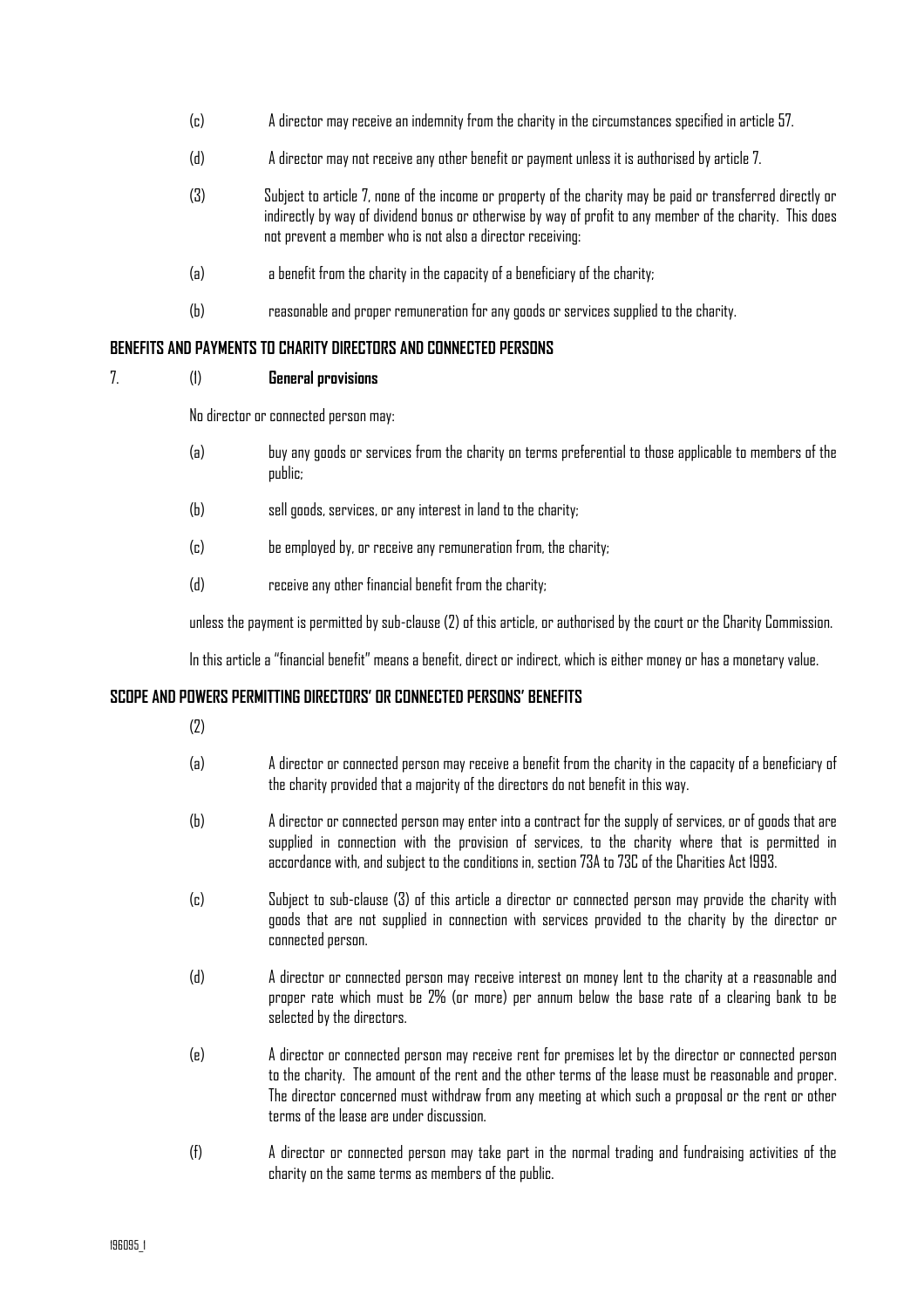# **PAYMENT FOR SUPPLY OF GOODS ONLY - CONTROLS**

- (3) The charity and its directors may only rely upon the authority provided by sub-clause (2)(c) of this article if each of the following conditions is satisfied:
- (a) The amount or maximum amount of the payment for the goods is set out in an agreement in writing between the charity or its directors (as the case may be) and the director or connected person supplying the goods ("the supplier") under which the supplier is to supply the goods in question to or on behalf of the charity.
- (b) The amount or maximum amount of the payment for the goods does not exceed what is reasonable in the circumstances for the supply of the goods in question.
- (c) The other directors are satisfied that it is in the best interests of the charity to contract with the supplier rather than with someone who is not a director or connected person. In reaching that decision the directors must balance the advantage of contracting with a director or connected person against the disadvantages of doing so.
- (d) The supplier is absent from the part of any meeting at which there is discussion of the proposal to enter into a contract or arrangement with him or her or it with regard to the supply of goods to the charity.
- (e) The supplier does not vote on any such matter and is not to be counted when calculating whether a quorum of directors is present at the meeting.
- (f) The reason for their decision is recorded by the directors in the minute book.
- (g) A majority of the directors then in office are not in receipt of remuneration or payments authorised by article 7.
- $(4)$  In sub-clauses  $(2)$  and  $(3)$  of this article:
- (a) "charity" includes any company in which the charity:
	- (i) holds more than 50% of the shares; or
	- (ii) controls more than 50% of the voting rights attached to the shares; or
	- (iii) has the right to appoint one or more directors to the board of the company.
- (b) "connected person" includes any person within the definition in article 61 "Interpretation".

## **DECLARATION OF DIRECTORS' INTERESTS**

8. A charity director must declare the nature and extent of any interest, direct or indirect, which he or she has in a proposed transaction or arrangement with the charity or in any transaction or arrangement entered into by the charity which has not previously been declared. A director must absent himself or herself from any discussions of the charity directors in which it is possible that a conflict will arise between his or her duty to act solely in the interests of the charity and any personal interest (including but not limited to any personal financial interest).

## **CONFLICTS OF INTEREST AND CONFLICTS OF LOYALTIES**

- 9. (1) If a conflict of interests arises for a director because of a duty of loyalty owed to another organisation or person and the conflict is not authorised by virtue of any other provision in the articles, the unconflicted directors may authorise such a conflict of interests where the following conditions apply:
	- (a) the conflicted director is absent from the part of the meeting at which there is discussion of any arrangement or transaction affecting that other organisation or person;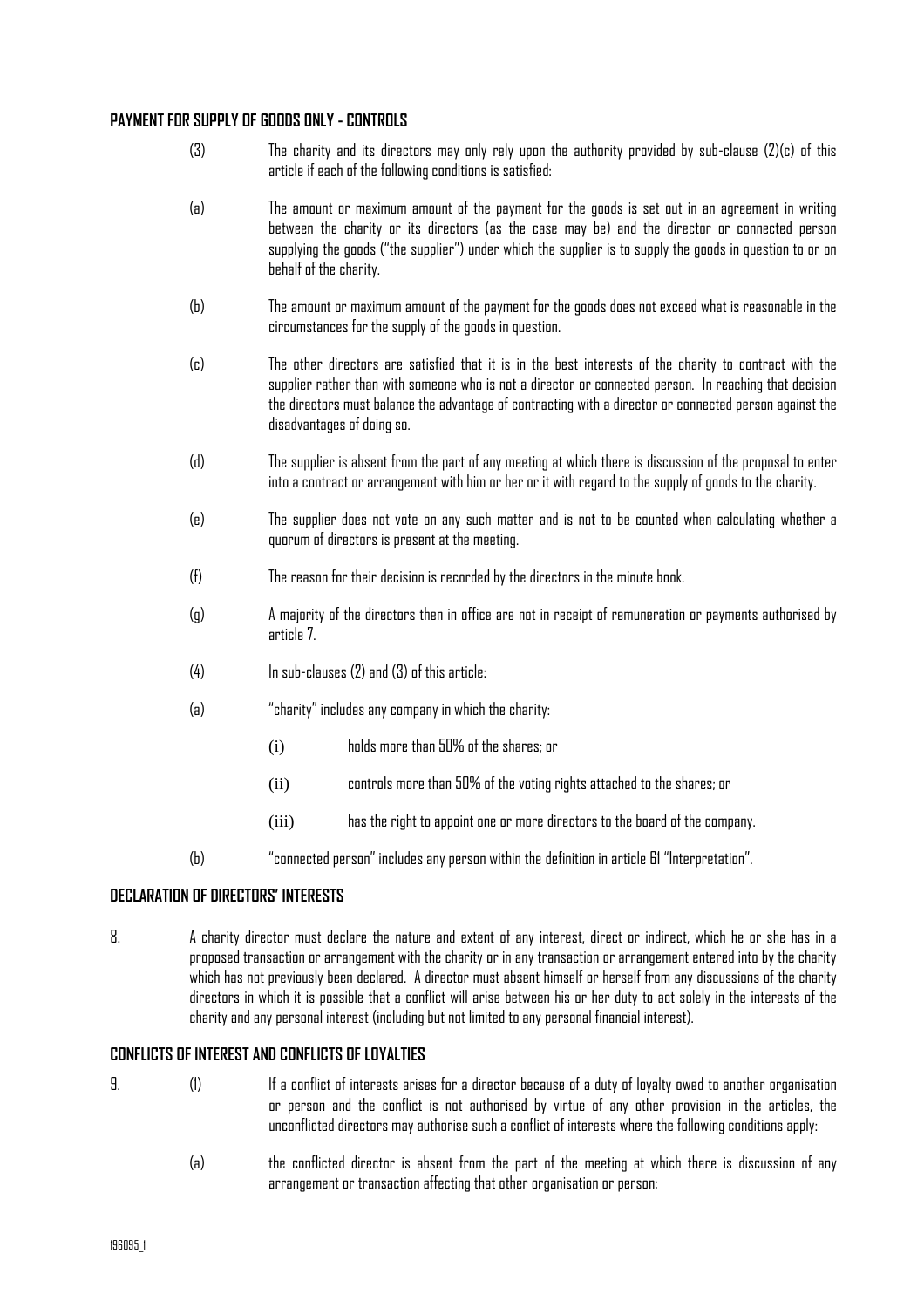- (b) the conflicted director does not vote on any such matter and is not to be counted when considering whether a quorum of directors is present at the meeting; and
- (c) the unconflicted directors consider it is in the interests of the charity to authorise the conflict of interests in the circumstances applying.
- (2) In this article a conflict of interests arising because of a duty of loyalty owed to another organisation or person only refers to such a conflict which does not involve a direct or indirect benefit of any nature to a director or to a connected person.

# **MEMBERS**

| 10.                          | (1) |                                                                                                      | The subscribers to the memorandum are the first members of the charity.                                                                                                                                            |  |
|------------------------------|-----|------------------------------------------------------------------------------------------------------|--------------------------------------------------------------------------------------------------------------------------------------------------------------------------------------------------------------------|--|
|                              | (2) | Membership is open to other individuals or bona fide properly constituted clubs or associations who: |                                                                                                                                                                                                                    |  |
|                              | (a) | apply to the charity in the form required by the directors; and                                      |                                                                                                                                                                                                                    |  |
|                              | (b) |                                                                                                      | reside or are established in the Area and have done so for a continuous period of not less than 3 years<br>prior to applying to become a member; and                                                               |  |
|                              | (c) | are approved by the directors.                                                                       |                                                                                                                                                                                                                    |  |
|                              | (3) |                                                                                                      |                                                                                                                                                                                                                    |  |
|                              | (a) |                                                                                                      | The directors may only refuse an application for membership if:                                                                                                                                                    |  |
|                              |     | (i)                                                                                                  | the applicant does not reside or is not established in the Area and has not done so for a<br>continuous period of 3 years prior to applying to become a member; or                                                 |  |
|                              |     | (ii)                                                                                                 | acting reasonably and properly, they consider it to be in the best interests of the charity<br>to refuse the application.                                                                                          |  |
|                              | (b) | of the decision.                                                                                     | The directors must inform the applicant in writing of the reasons for the refusal within twenty-one days                                                                                                           |  |
|                              | (c) | but shall be final.                                                                                  | The directors must consider any written representations the application may make about the decision.<br>The directors' decision following any written representations must be notified to the applicant in writing |  |
|                              | (4) |                                                                                                      | Membership is not transferable.                                                                                                                                                                                    |  |
|                              | (5) |                                                                                                      | The directors must keep a register of names and addresses of the members.                                                                                                                                          |  |
| <b>CLASSES OF MEMBERSHIP</b> |     |                                                                                                      |                                                                                                                                                                                                                    |  |
| 11.                          | (1) |                                                                                                      | The directors may establish classes of membership with different rights and obligations and shall record<br>the rights and obligations in the register of members.                                                 |  |
|                              | (2) | membership.                                                                                          | The directors may not directly or indirectly alter the rights or obligations attached to a class of                                                                                                                |  |
|                              | (3) |                                                                                                      | The rights attached to a class of membership may only be varied if:                                                                                                                                                |  |
|                              | (a) |                                                                                                      | three-quarters of the members of that class consent in writing to the variation; or                                                                                                                                |  |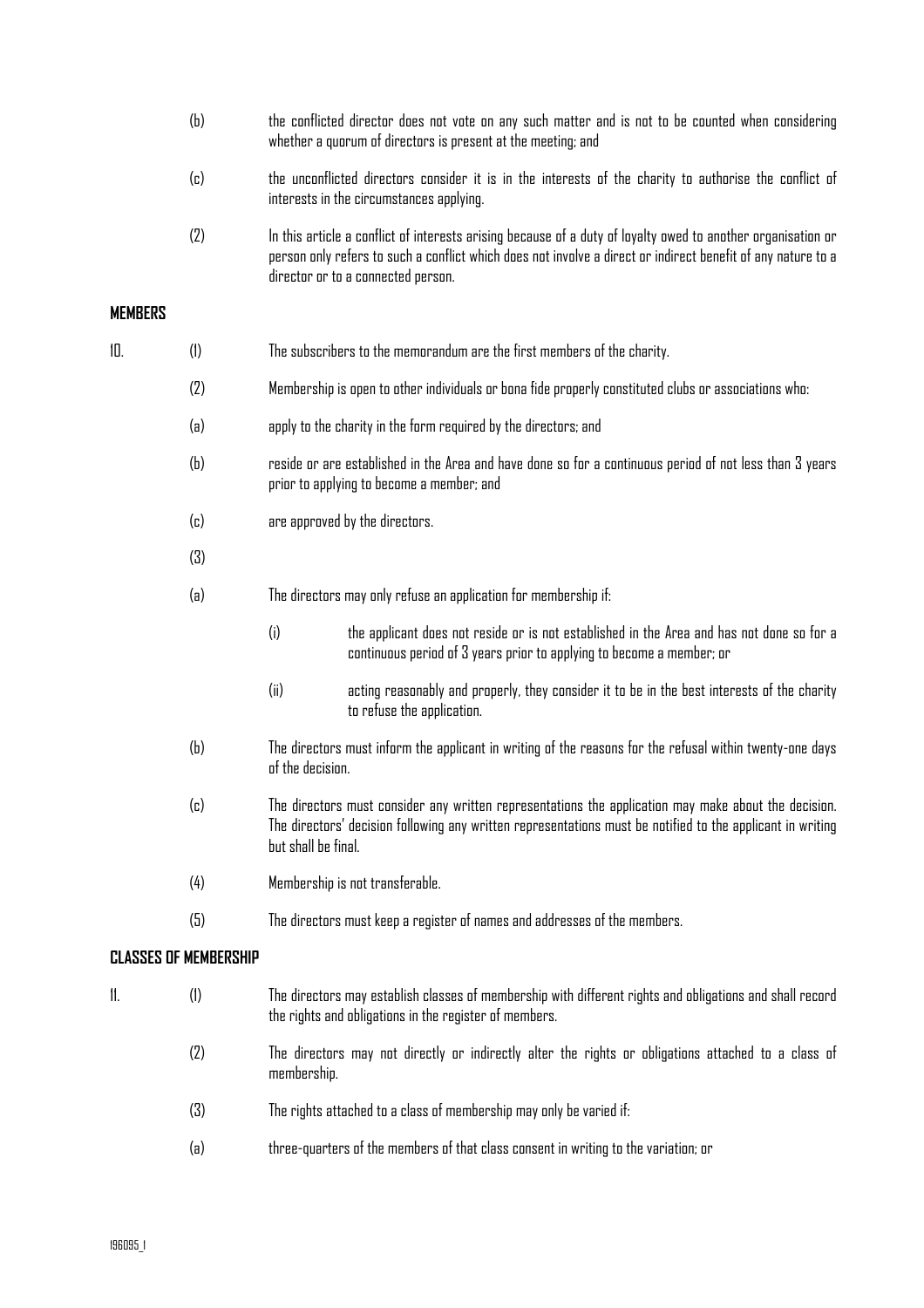- (b) a special resolution is passed at a separate general meeting of the members of that class agreeing to the variation.
- (4) The provisions in the articles about general meetings shall apply to any meeting relating to the variation of the rights of any class of members.

## **TERMINATION OF MEMBERSHIP**

- 12. Membership is terminated if:
	- (1) The member ceases to reside or be established in the Area;
	- (2) The member dies or, if it is an organisation, ceases to exist;
	- (3) The member resigns by written notice to the charity unless, after the resignation, there would be less than two members:
	- (4) Any sum due from the member to the charity is not paid in full within six months of it falling due;
	- (5) The member is removed from membership by a resolution of the directors that it is in the best interests of the charity that his or her or its membership is terminated. A resolution to remove a member from membership may only be passed if:
	- (a) the member has been given at least twenty-one days' notice in writing of the meeting of the directors at which the resolution will be proposed and the reasons why it is to be proposed;
	- (b) the member or, at the option of the member, the member's representative (who need not be a member of the charity) has been allowed to make representations to the meeting.

## **GENERAL MEETINGS**

- 13. (1) The charity must hold its first annual general meeting within eighteen months after the date of its incorporation.
	- (2) An annual general meeting must be held in each subsequent year and not more than fifteen months may elapse between successive annual general meetings.

14. The directors may call a general meeting at any time.

# **NOTICE OF GENERAL MEETINGS**

- 15. (1) The minimum periods of notice required to hold a general meeting of the charity are:
	- (a) twenty-one clear days for an annual general meeting or a general meeting called for the passing of a special resolution;
	- (b) fourteen clear days for all other general meetings.
	- (2) A general meeting may be called by shorter notice if it is so agreed by a majority in number of members having a right to attend and vote at the meeting, being a majority who together hold not less than 90 percent of the total voting rights.
	- (3) The notice must specify the date time and place of the meeting and the general nature of the business to be transacted. If the meeting is to be an annual general meeting, the notice must say so. The notice must also contain a statement setting out the right of members to appoint a proxy under section 324 of the Companies Act 2006 and article 22.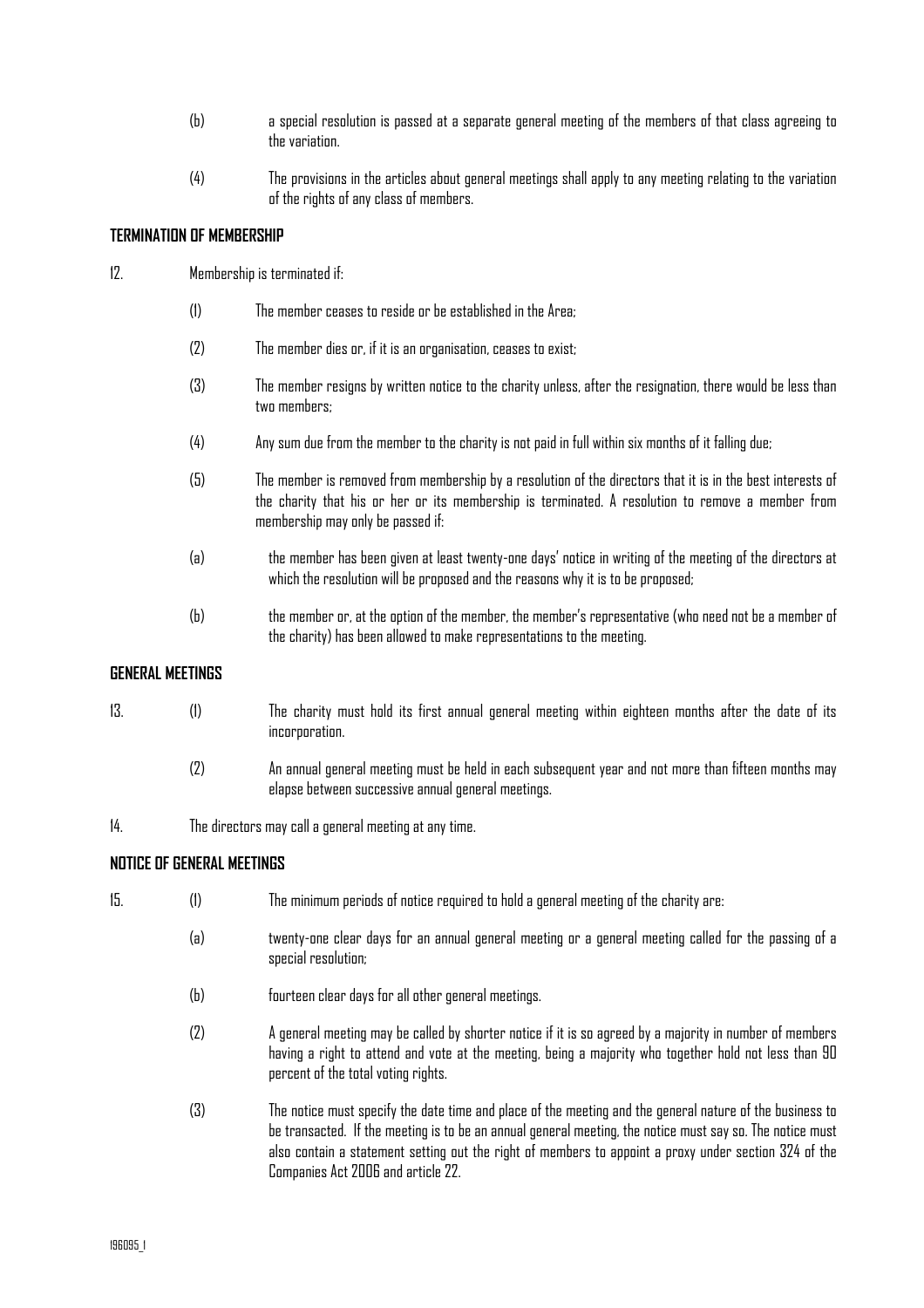- (4) The notice must be given to all the members and to the directors and auditors.
- 16. The proceedings at a meeting shall not be invalidated because a person who was entitled to receive notice of the meeting did not receive it because of an accidental omission by the charity.

# **Proceeding at general meetings**

| 17. | (1) | No business shall be transacted at any general meeting unless a quorum is present.                                                                                                                                                                    |  |  |  |
|-----|-----|-------------------------------------------------------------------------------------------------------------------------------------------------------------------------------------------------------------------------------------------------------|--|--|--|
|     | (2) | A quorum is:                                                                                                                                                                                                                                          |  |  |  |
|     | (a) | 5 members present in person or by proxy and entitled to vote upon the business to be conducted at the<br>meeting; or                                                                                                                                  |  |  |  |
|     | (b) | one tenth of the total membership at the time;                                                                                                                                                                                                        |  |  |  |
|     |     | whichever is the greater.                                                                                                                                                                                                                             |  |  |  |
|     | (3) | The authorised representative of a member organisation shall be counted in the quorum.                                                                                                                                                                |  |  |  |
| 18. | (1) | lf:                                                                                                                                                                                                                                                   |  |  |  |
|     | (a) | a quorum is not present within half an hour from the time appointed for the meeting; or                                                                                                                                                               |  |  |  |
|     | (b) | during a meeting a quorum ceases to be present;                                                                                                                                                                                                       |  |  |  |
|     |     | the meeting shall be adjourned to such time and place as the directors shall determine.                                                                                                                                                               |  |  |  |
|     | (2) | The directors must reconvene the meeting and must give at least seven clear days' notice of the<br>reconvened meeting stating the date, time and place of the meeting.                                                                                |  |  |  |
|     | (3) | If no quorum is present at the reconvened meeting within fifteen minutes of the time specified for the<br>start of the meeting the members present in person or by proxy at that time shall constitute the quorum<br>for that meeting.                |  |  |  |
| 19. | (1) | General meetings shall be chaired by the person who has been appointed to chair meetings of the<br>directors.                                                                                                                                         |  |  |  |
|     | (2) | If there is no such person or he or she is not present within fifteen minutes of the time appointed for the<br>meeting a director nominated by the directors shall chair the meeting.                                                                 |  |  |  |
|     | (3) | If there is only one director present and willing to act, he or she shall chair the meeting.                                                                                                                                                          |  |  |  |
|     | (4) | If no director is present and willing to chair the meeting within fifteen minutes after the time appointed<br>for holding it, the members present in person or by proxy and entitled to vote must choose one of their<br>number to chair the meeting. |  |  |  |
| 20. | (1) | The members present in person or by proxy at a meeting may resolve by ordinary resolution that the<br>meeting shall be adjourned.                                                                                                                     |  |  |  |
|     | (2) | The person who is chairing the meeting must decide the date, time and place at which the meeting is to<br>be reconvened unless those details are specified in the resolution.                                                                         |  |  |  |
|     | (3) | No business shall be conducted at a reconvened meeting unless it could properly have been conducted at<br>the meeting had the adjournment not taken place.                                                                                            |  |  |  |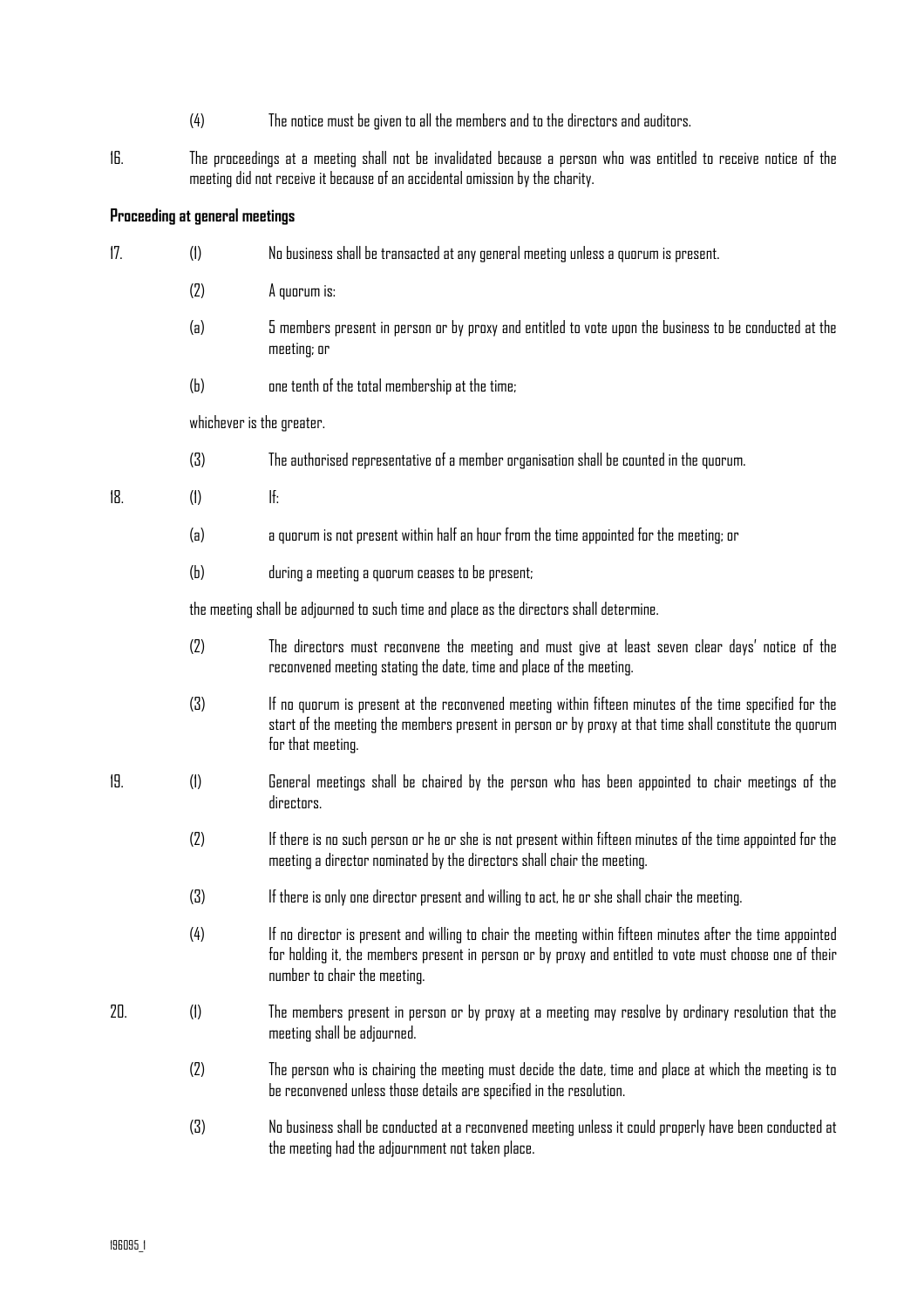|     | (4)       | If a meeting is adjourned by a resolution of the members for more than seven days, at least seven clear<br>days' notice shall be given of the reconvened meeting stating the date, time and place of the meeting. |
|-----|-----------|-------------------------------------------------------------------------------------------------------------------------------------------------------------------------------------------------------------------|
| 21. | (1)       | Any vote at a meeting shall be decided by a show of hands unless before, or on the declaration of the<br>result of, the show of hands a poll is demanded:                                                         |
|     | (a)       | by the person chairing the meeting; or                                                                                                                                                                            |
|     | (b)       | by at least two members present in person or by proxy and having the right to vote at the meeting; or                                                                                                             |
|     | (c)       | by a member or members present in person or by proxy representing not less than one-tenth of the total<br>voting rights of all the members having the right to vote at the meeting.                               |
|     | (2)       |                                                                                                                                                                                                                   |
|     | (a)       | The declaration by the person who is chairing the meeting of the result of a vote shall be conclusive<br>unless a poll is demanded.                                                                               |
|     | (b)       | The result of the vote must be recorded in the minutes of the charity but the number of proportion of<br>votes cast need not be recorded.                                                                         |
|     | (3)       |                                                                                                                                                                                                                   |
|     | (a)       | A demand for a poll may be withdrawn, before the poll is taken, but only with the consent of the person<br>who is chairing the meeting.                                                                           |
|     | (b)       | If the demand for a poll is withdrawn the demand shall not invalidate the result of a show of hands<br>declared before the demand was made.                                                                       |
|     | (4)       |                                                                                                                                                                                                                   |
|     | (a)       | A poll must be taken as the person who is chairing the meeting directs, who may appoint scrutineers<br>(who need not be members) and who may fix a time and place for declaring the results of the poll.          |
|     | (b)       | The result of the poll shall be deemed to be the resolution of the meeting at which the poll is demanded.                                                                                                         |
|     | (5)       |                                                                                                                                                                                                                   |
|     | (a)       | A poll demanded on the election of a person to chair a meeting or on a question of adjournment must be<br>taken immediately.                                                                                      |
|     | (b)       | A poll demanded on any other question must be taken either immediately or at such time and place as the<br>person who is chairing the meeting directs.                                                            |
|     | $\left( $ | The poll must be taken within thirty days after it has been demanded.                                                                                                                                             |
|     | (d)       | If the poll is not taken immediately at least seven clear days' notice shall be given specifying the time and<br>place at which the poll is to be taken.                                                          |
|     | (e)       | If a poll is demanded the meeting may continue to deal with any other business that may be conducted at<br>the meeting.                                                                                           |
|     |           |                                                                                                                                                                                                                   |

# **CONTENT OF PROXY NOTICES**

- 22. (1) Proxies may only validly be appointed by a notice in writing or in electronic form (a 'proxy notice') which:-
	- (a) states the name and address of the member appointing the proxy;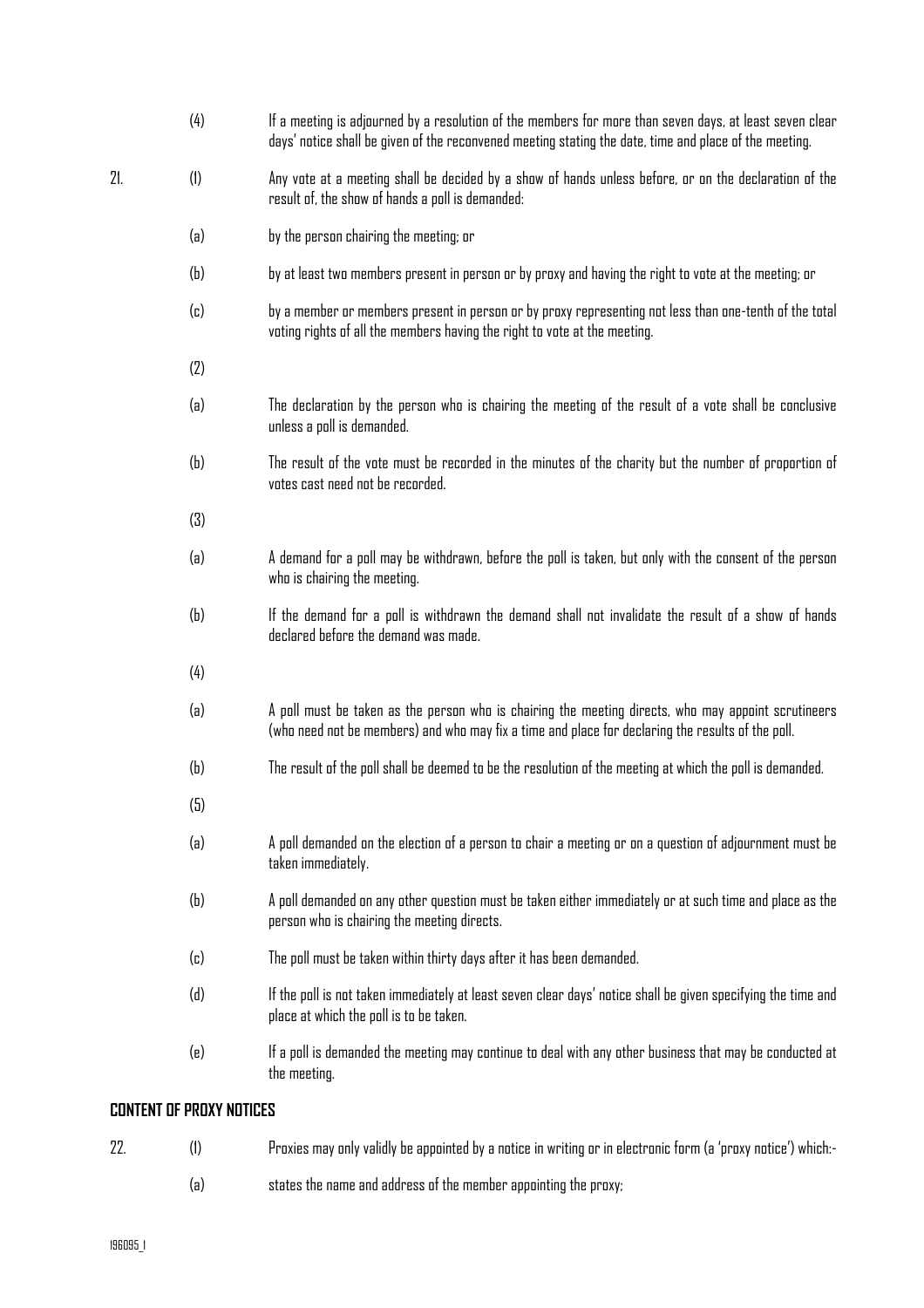- (b) identifies the person appointed to be that member's proxy and the general meeting in relation to which that person is appointed;
- (c) is signed by or on behalf of the member appointing the proxy, or is authenticated in such manner as the directors may determine; and
- (d) is delivered to the charity in accordance with the articles and any instructions contained in the notice of the general meeting to which they relate.
- (2) The charity may require proxy notices to be delivered in a particular form, and may specify different forms for different purposes.
- (3) Proxy notices may specify how the proxy appointed under them is to vote (or that the proxy is to abstain from voting) on one or more resolutions.
- (4) Unless a proxy notice indicates otherwise, it must be treated as:
- (a) allowing the person appointed under it as a proxy discretion as to how to vote on any ancillary or procedural resolutions put to the meeting; and
- (b) appointing that person as a proxy in relation to any adjournment of the general meeting to which it relates as well as the meeting itself.

# **DELIVERY OF PROXY NOTICES**

| 22A | (1) | A person who is entitled to attend, speak or vote (either on a show of hands or on a poll) at a general<br>meeting remains so entitled in respect of that meeting or any adjournment of it, even though a valid<br>proxy notice has been delivered to the charity by or on behalf of that person. |
|-----|-----|---------------------------------------------------------------------------------------------------------------------------------------------------------------------------------------------------------------------------------------------------------------------------------------------------|
|     | (2) | An appointment under a proxy notice may be revoked by delivering to the charity a notice in writing given<br>by or on behalf of the person by whom or on whose behalf the proxy notice was given.                                                                                                 |
|     | (3) | A notice revoking a proxy appointment only takes effect if it is delivered before the start of the meeting<br>or adjourned meeting to which it relates.                                                                                                                                           |
|     | (4) | If a proxy notice is not executed by the person appointing the proxy, it must be accompanied by written<br>evidence of the authority of the person who executed it to execute it on the appointor's behalf.                                                                                       |

# **WRITTEN RESOLUTIONS**

- 23. (1) A resolution in writing agreed by a simple majority (or in the case of a special resolution by a majority of not less than 75%) of the members who would have been entitled to vote upon it had it been proposed at a general meeting shall be effective provided that.
	- (a) a copy of the proposed resolution has been sent to every eligible member;
	- (b) a simply majority (or in the case of a special resolution a majority of not less than 75%) of members has signified its agreement to the resolution; and
	- (c) it is contained in an authenticated document which has been received at the registered office within the period of 28 days beginning with the circulation date.
	- (2) A resolution in writing may comprise several copies to which one or more members have signified their agreement.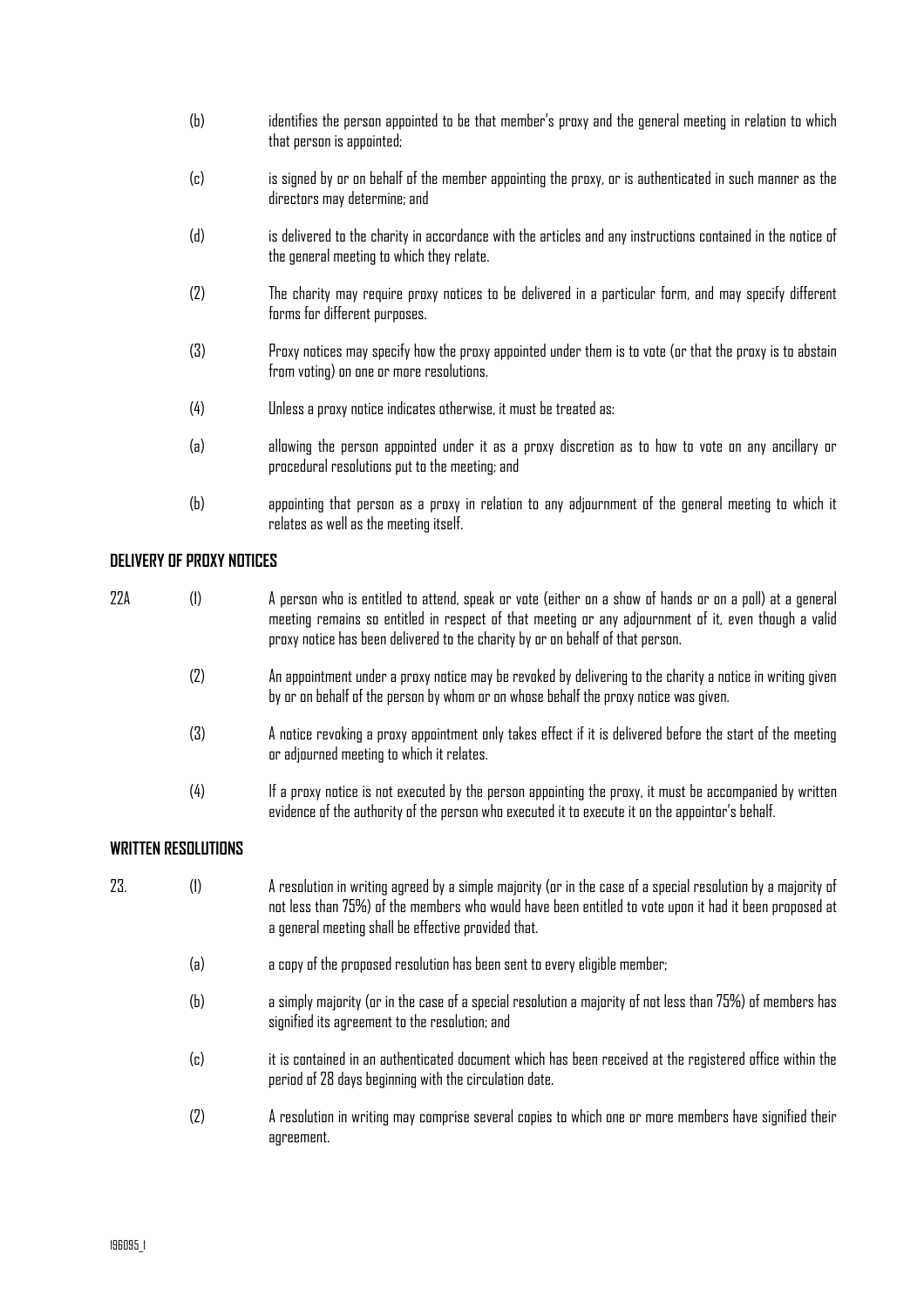(3) In the case of a member that is a club or association , its authorised representative may signify its agreement.

# **VOTES OF MEMBERS**

- 24. Subject to article 11, every member, whether an individual, a club or an association, shall have one vote.
- 25. Any objection to the qualification of any voter must be raised at the meeting at which the vote is tendered and the decision of the person who is chairing the meeting shall be final.
- 26. (1) Any club or association that is a member of the charity may nominate any person to act as its representative at any meeting of the charity.
	- (2) The club or association must give written notice to the charity of the name of its representative. The representative shall not be entitled to represent the club or association at any meeting unless the notice has been received by the charity. The representative may continue to represent the club or association until written notice to the contrary is received by the charity.
	- (3) Any notice given to the charity will be conclusive evidence that the representative is entitled to represent the club or association or that his or her authority has been revoked. The charity shall not be required to consider whether the representative has been properly appointed by the club or association.

## **DIRECTORS**

- 27. (1) A director must be a natural person aged 16 years or older.
	- (2) No one may be appointed a director if he or she would be disqualified form acting under the provisions of article 39.
- 28. The minimum number of directors shall be 4 but (unless otherwise determined by ordinary resolution) shall not be subject to any maximum.
- 29. The first directors shall be those persons notified to Companies House as the first directors of the charity.
- 30. A director may not appoint an alternate director or anyone to act on his or her behalf at meetings of the directors.

# **POWERS OF DIRECTORS**

- 31. (1) The directors shall manage the business of the charity and may exercise all the powers of the charity unless they are subject to any restrictions imposed by the Companies Acts, the articles or any special resolution.
	- (2) No alteration of the articles of any special resolution shall have retrospective effect to invalidate any prior act of the directors.
	- (3) Any meeting of directors at which a quorum is present at the time the relevant decision is made may exercise all the powers exercisable by the directors.

## **RETIREMENT OF DIRECTORS**

32. At the first annual general meeting all the directors must retire from office unless by the close of the meeting the members have failed to elect sufficient directors to hold a quorate meeting of the directors. At each subsequent annual general meeting one-third of the directors, or, if their number is not three or a multiple of three, the number nearest to one-third, must retire from office. If there is only one director he or she must retire.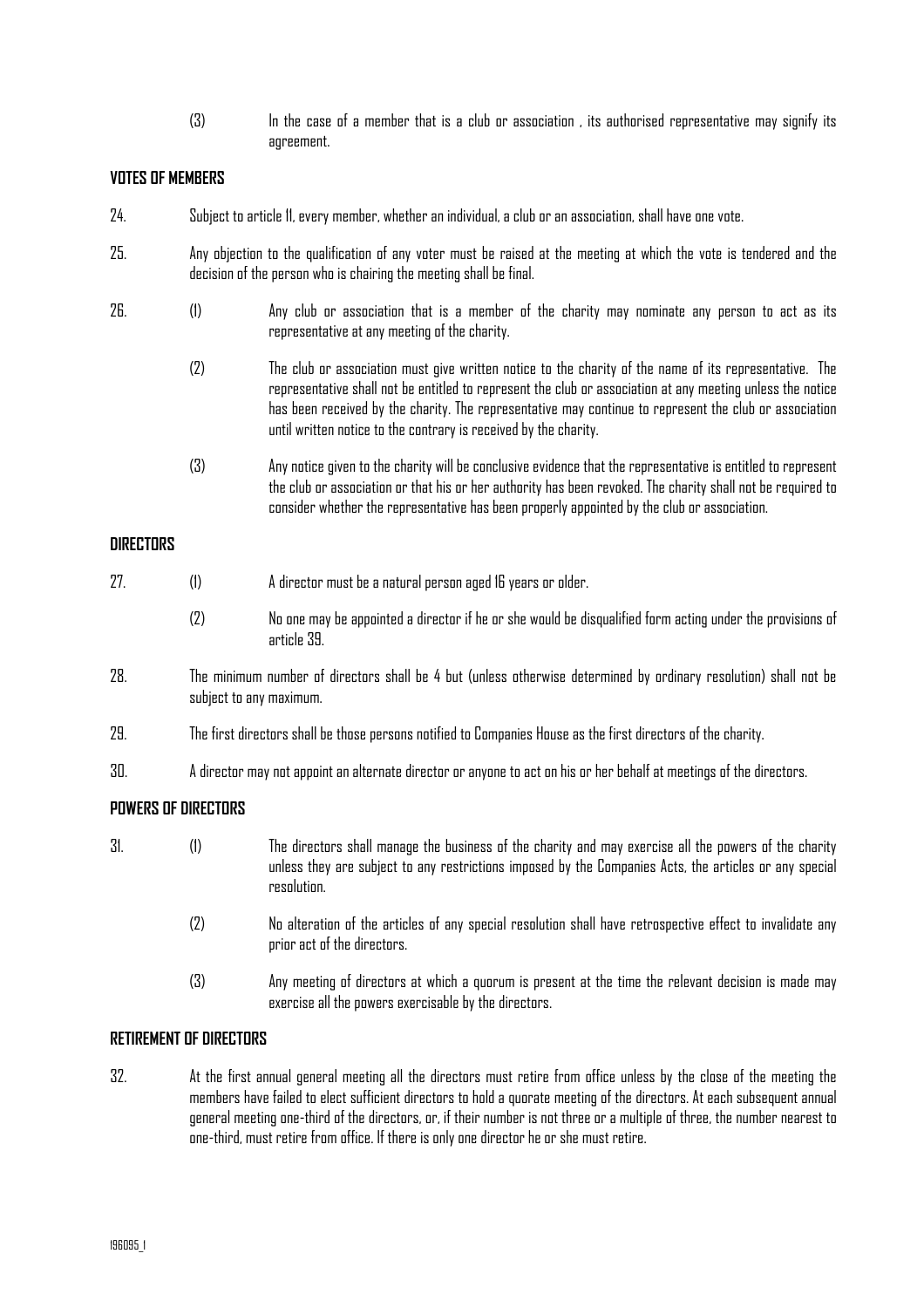- 33. (1) The directors to retire by rotation shall be those who have been longest in office since their last appointment. If any directors became or were appointed directors on the same day those to retire shall (unless they otherwise agree among themselves) be determined by lot.
	- (2) If a director is required to retire at an annual general meeting by a provision of the articles the retirement shall take effect upon the conclusion of the meeting.

# **APPOINTMENT OF DIRECTORS**

- 34. The charity may by ordinary resolution:
	- (1) appoint a person who is willing to act to be a director; and
	- (2) determine the rotation in which any additional directors are to retire.
- 35. No person other than a director retiring by rotation may be appointed a director at any general meeting unless:
	- (1) he or she is recommended for re-election by the directors; or
	- (2) not less than fourteen nor more than thirty-five clear days before the date of the meeting, the charity is given a notice that:
	- (a) is signed by a member entitled to vote at the meeting;
	- (b) states the member's intention to propose the appointment of a person as a director;
	- (c) contains the details that, if the person were to be appointed, the charity would have to file at Companies House; and
	- (d) is signed by the person who is to be proposed to show his or her willingness to be appointed.
- 36. All members who are entitled to receive notice of a general meeting must be given not less than seven nor more than twenty-eight clear days' notice of any resolution to be put to the meeting to appoint a director other than a director who is to retire by rotation.
- 37. (1) The directors may at any time appoint a person who is willing to act to be a director.
	- (2) A director appointed by a resolution of the other directors must retire at the next annual general meeting and must not be taken into account in determining the directors who are to retire by rotation.
- 38. The appointment of a director, whether by the charity in general meeting or by the other directors, must not cause the number of directors to exceed any number fixed as the maximum number of directors.

## **DISQUALIFICATION AND REMOVAL OF DIRECTORS**

- 39. A director shall cease to hold office if he or she:
	- (1) ceases to be a director by virtue of any provision in the Companies Acts or is prohibited by law from being a director;
	- (2) is disqualified from acting as a trustee by virtue of section 72 of the Charities Act 1993 (or any statutory re-enactment or modification of that provision);
	- (3) ceases to be a member of the charity;
	- (4) becomes incapable by reason of mental disorder, illness or injury of managing and administering his or her own affairs;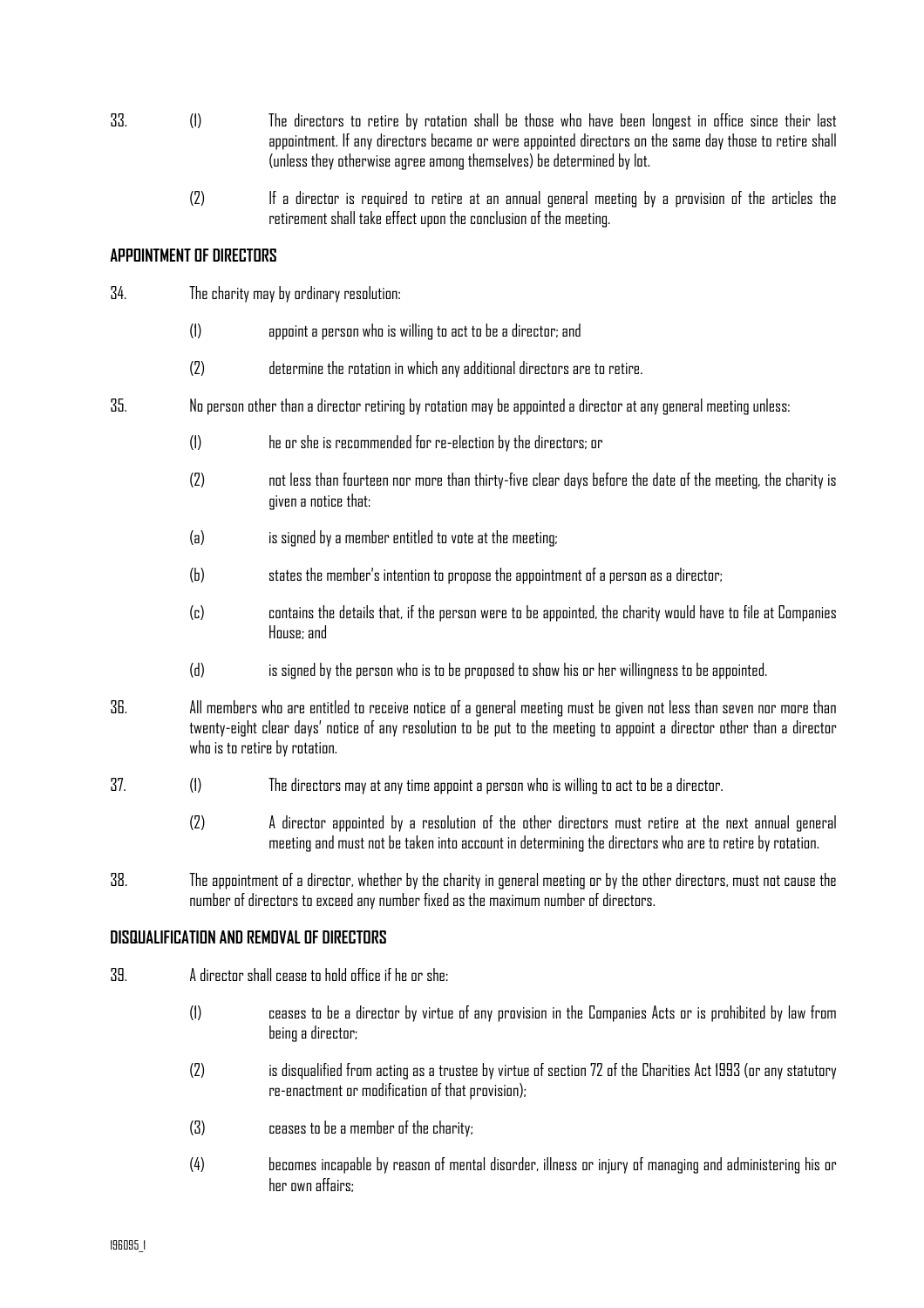- (5) resigns as a director by notice to the charity (but only if at least two directors will remain in office when the notice of resignation is to take effect); or
- (6) is absent without the permission of the directors from all their meetings held within a period of six consecutive months and the directors resolve that his or her office be vacated.

#### **REMUNERATION OF DIRECTORS**

40. The directors must not be paid any remuneration unless it is authorised by article 7.

## **PROCEEDINGS OF DIRECTORS**

- 41. (1) The directors may regulate their proceedings as they think fit, subject to the provisions of the articles. (2) Any director may call a meeting of the directors. (3) The secretary (if any) must call a meeting of the directors if requested to do so by a director. (4) Questions arising at a meeting shall be decided by a majority of votes. (5) In the case of an equality of votes, the person who is chairing the meeting shall have a second or casting vote. (6) A meeting may be held by suitable electronic means agreed by the directors in which each participant may communicate with all the other participants.
- 42. (1) No decision may be made by a meeting of the directors unless a quorum is present at the time the decision is purported to be made. 'Present' includes being present by suitable electronic means agreed by the directors in which a participant or participants may communicate with all the other participants.
	- (2) The quorum shall be two or the number nearest to one-third of the total number of directors, whichever is the greater, or such larger number as may be decided form time to time by the directors.
	- (3) A director shall not be counted in the quorum present when any decision is made about a matter upon which that director is not entitled to vote.
- 43. If the number of directors is less than the number fixed as the quorum, the continuing directors or director may act only for the purpose of filing vacancies or of calling a general meeting.
- 44. (1) The directors shall appoint a director to chair their meetings and may at any time revoke such appointment.
	- (2) If no-one has been appointed to chair meetings of the directors or if the person appointed is unwilling to preside or is not present within ten minutes after the time appointed for the meeting, the directors present may appoint one of their number to chair that meeting.
	- (3) The person appointed to chair meetings of the directors shall have no functions or powers except those conferred by the articles or delegated to him or her by the directors.
- 45. (1) A resolution in writing or in electronic form agreed by all of the directors entitled to receive notice of a meeting of the directors and to vote upon the resolution shall be as valid and effectual as if it had been passed at a meeting of the directors duly convened and held.
	- (2) The resolution in writing may comprise several documents containing the text of the resolution in like form to each of which one or more directors has signified their agreement.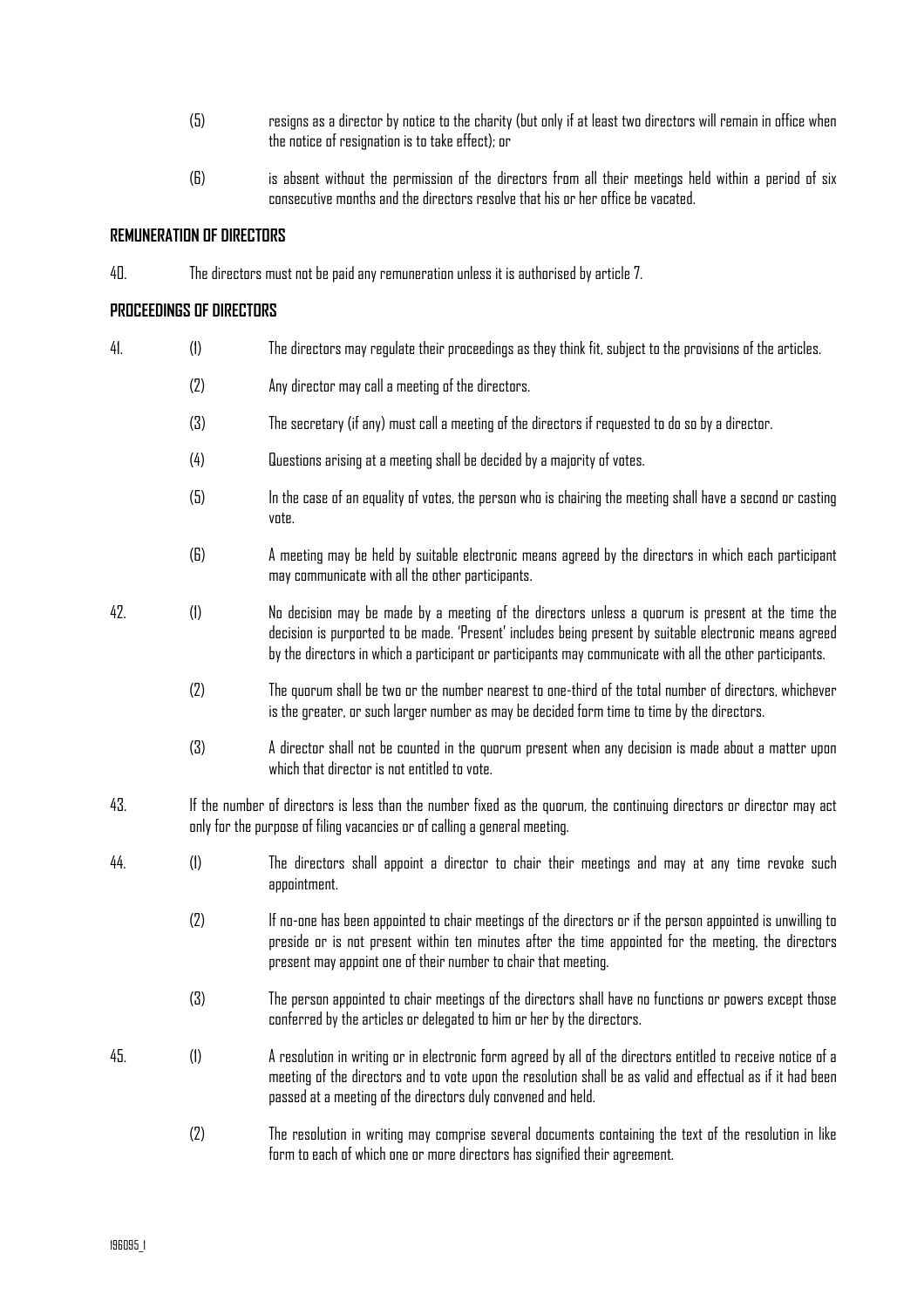# **DELEGATION**

| 46.            | (1)                                                                                                                                                                                                                                                                                                                                                                  | The directors may delegate any of their powers or functions to a committee of two or more directors but<br>the terms of any delegation must be recorded in the minute book.                                                                                                                                         |
|----------------|----------------------------------------------------------------------------------------------------------------------------------------------------------------------------------------------------------------------------------------------------------------------------------------------------------------------------------------------------------------------|---------------------------------------------------------------------------------------------------------------------------------------------------------------------------------------------------------------------------------------------------------------------------------------------------------------------|
|                | (2)                                                                                                                                                                                                                                                                                                                                                                  | The directors may impose conditions when delegating, including the conditions that:                                                                                                                                                                                                                                 |
|                | (a)                                                                                                                                                                                                                                                                                                                                                                  | the relevant powers are to be exercised exclusively by the committee to whom they delegate;                                                                                                                                                                                                                         |
|                | (b)                                                                                                                                                                                                                                                                                                                                                                  | no expenditure may be incurred on behalf of the charity except in accordance with a budget previously<br>agreed with the directors.                                                                                                                                                                                 |
|                | (3)                                                                                                                                                                                                                                                                                                                                                                  | The directors may revoke or alter a delegation.                                                                                                                                                                                                                                                                     |
|                | (4)                                                                                                                                                                                                                                                                                                                                                                  | All acts and proceedings of any committees must be fully and promptly reported to the directors.                                                                                                                                                                                                                    |
|                | <b>VALIDITY OF DIRECTOR'S DECISIONS</b>                                                                                                                                                                                                                                                                                                                              |                                                                                                                                                                                                                                                                                                                     |
| 47.            | (1)                                                                                                                                                                                                                                                                                                                                                                  | Subject to article 47(2), all acts done by a meeting of directors, or of a committee of directors, shall be<br>valid notwithstanding the participation in any vote of a director:                                                                                                                                   |
|                | (a)                                                                                                                                                                                                                                                                                                                                                                  | who was disqualified from holding office;                                                                                                                                                                                                                                                                           |
|                | (b)                                                                                                                                                                                                                                                                                                                                                                  | who had previously retired or who had been obliged by the constitution to vacate office;                                                                                                                                                                                                                            |
|                | (c)                                                                                                                                                                                                                                                                                                                                                                  | who was not entitled to vote on the matter, whether by reason of a conflict of interests or otherwise;                                                                                                                                                                                                              |
|                | if without:                                                                                                                                                                                                                                                                                                                                                          |                                                                                                                                                                                                                                                                                                                     |
|                | (d)                                                                                                                                                                                                                                                                                                                                                                  | the vote of that director; and                                                                                                                                                                                                                                                                                      |
|                | (e)                                                                                                                                                                                                                                                                                                                                                                  | that director being counted in the quorum;                                                                                                                                                                                                                                                                          |
|                |                                                                                                                                                                                                                                                                                                                                                                      | the decision has been made by a majority of the directors at a quorate meeting.                                                                                                                                                                                                                                     |
|                | (2)                                                                                                                                                                                                                                                                                                                                                                  | Article 47(1) does not permit a director of a connected person to keep any benefit that may be conferred<br>upon him or her by a resolution of the directors or of a committee of directors if, but for articles 47(1),<br>the resolution would have been void, or if the director has not complied with article 8. |
| <b>SEAL</b>    |                                                                                                                                                                                                                                                                                                                                                                      |                                                                                                                                                                                                                                                                                                                     |
| 48.            | If the charity has a seal it must only be used by the authority of the directors or of a committee of directors authorised<br>by the directors. The directors may determine who shall sign any instrument to which the seal is affixed and unless<br>otherwise so determined it shall be signed by a director and by the secretary (if any) or by a second director. |                                                                                                                                                                                                                                                                                                                     |
| <b>MINUTES</b> |                                                                                                                                                                                                                                                                                                                                                                      |                                                                                                                                                                                                                                                                                                                     |
| 49.            |                                                                                                                                                                                                                                                                                                                                                                      | The directors must keep minutes of all:                                                                                                                                                                                                                                                                             |
|                | (1)                                                                                                                                                                                                                                                                                                                                                                  | appointments of officers made by the directors;                                                                                                                                                                                                                                                                     |
|                | (2)                                                                                                                                                                                                                                                                                                                                                                  | proceedings at meetings of the charity;                                                                                                                                                                                                                                                                             |
|                | (3)                                                                                                                                                                                                                                                                                                                                                                  | meetings of the directors and committees of directors including:                                                                                                                                                                                                                                                    |
|                | (a)                                                                                                                                                                                                                                                                                                                                                                  | the names of the directors present at the meeting;                                                                                                                                                                                                                                                                  |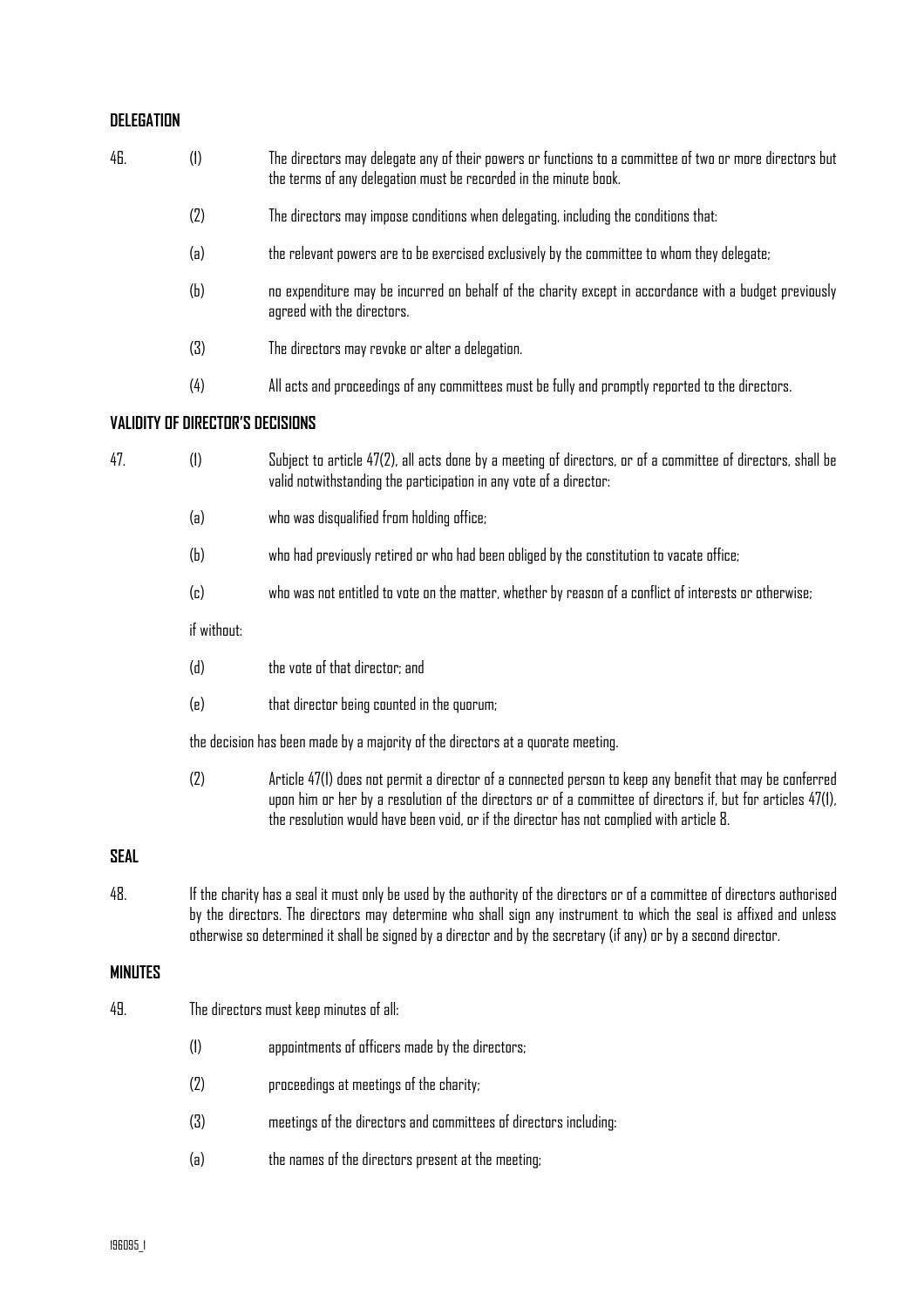|                 | (b) | the decisions made at the meetings; and                                                                                                                                                                                                                                                                                                                      |
|-----------------|-----|--------------------------------------------------------------------------------------------------------------------------------------------------------------------------------------------------------------------------------------------------------------------------------------------------------------------------------------------------------------|
|                 | (c) | where appropriate the reasons for the decisions.                                                                                                                                                                                                                                                                                                             |
| <b>ACCOUNTS</b> |     |                                                                                                                                                                                                                                                                                                                                                              |
| 50.             | (1) | The directors must prepare for each financial year accounts as required by the Companies Acts. The<br>accounts must be prepared to show a true and fair view and follow accounting standards issued or<br>adopted by the Accounting Standards Board or its successors and adhere to the recommendations of<br>applicable Statements of Recommended Practice. |
|                 |     | The directors must keep accounting records as required by the Companies Acts.                                                                                                                                                                                                                                                                                |

# **ANNUAL REPORT AND RETURN AND REGISTER AT CHARITIES**

| uı. | . The directors must comply with the requirements of the Charities Act 1993 with regard to the |  |
|-----|------------------------------------------------------------------------------------------------|--|
|     |                                                                                                |  |

- (a) transmission of a copy of the statements of account to the Commission;
- (b) preparation of an Annual Report and the transmission of a copy of it to the Commission;
- (c) preparation of an Annual Return and its transmission to the Commission.
- (2) The directors must notify the Commission promptly

## **MEANS OF COMMUNICATION TO BE USED**

- 52. (1) Subject to the articles, anything sent or supplied by or to the charity under the articles may be sent or supplied in any way in which the Companies Act 2006 provides for documents or information which are authorised or required by any provision of that Act to be sent or supplied by or to the charity.
	- (2) Subject to the articles, any notice or document to be sent or supplied to a director in connection with the taking of decisions by directors may also be sent or supplied by the means by which that director has asked to be sent or supplied with such notices or documents for the time being.
- 53. Any notice to be given to or by any person pursuant to the articles:
	- (1) must be in writing; or
	- (2) must be given in electronic form.
- 54. (1) The charity may give any notice to a member either:
	- (a) personally; or
	- (b) by sending it by post in a prepaid envelope addressed to the member at his or her address; or
	- (c) by leaving it at the address of the member; or
	- (d) by giving it in electronic form to the member's address;
	- (e) by placing the notice on a website and providing the person with a notification in writing or in electronic form of the presence of the notice on the website. The notification must state that it concerns a notice of a company meeting and must specify the place date and time of the meeting.
	- (2) A member who does not register an address with the charity or who registers only a postal address that is not within the United Kingdom shall not be entitled to receive any notice from the charity.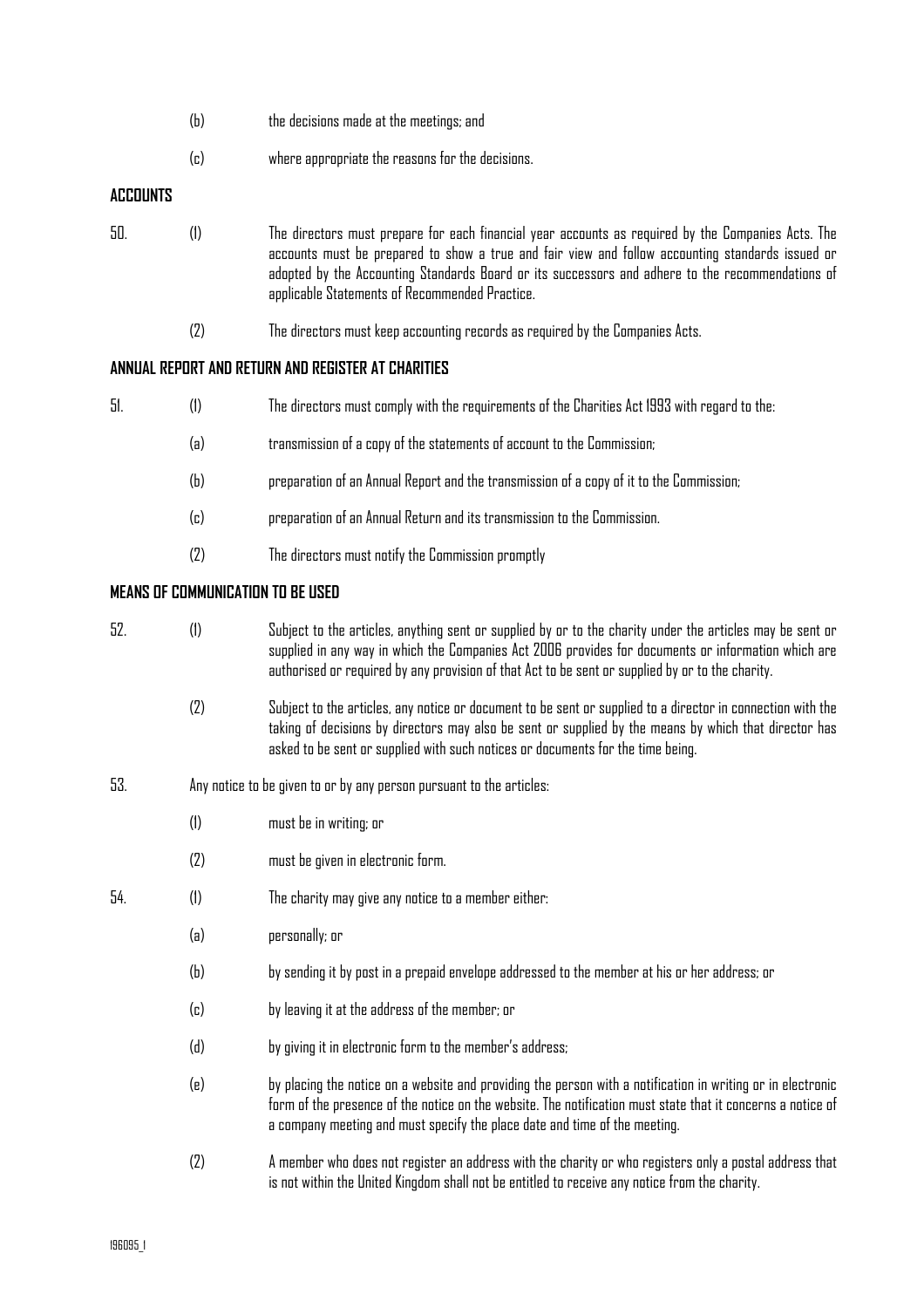| 55.              |           | A member present in person at any meeting of the charity shall be deemed to have received notice of the meeting and<br>of the purposes for which it was called.                                                                              |  |
|------------------|-----------|----------------------------------------------------------------------------------------------------------------------------------------------------------------------------------------------------------------------------------------------|--|
| 56.              | (1)       | Proof that an envelope containing a notice was properly addressed, prepaid and posted shall be<br>conclusive evidence that the notice was given.                                                                                             |  |
|                  | (2)       | Proof that an electronic form of notice was given shall be conclusive where the company can<br>demonstrate that it was properly addressed and sent, in accordance with section 1147 of the Companies<br>Act 2006.                            |  |
|                  | (3)       | In accordance with section 1147 of the Companies Act 2006 notice shall be deemed to be given:                                                                                                                                                |  |
|                  | (a)       | 48 hours after the envelope containing it was posted; or                                                                                                                                                                                     |  |
|                  | (b)       | in the case of an electronic form of communication, 48 hours after it was sent.                                                                                                                                                              |  |
| <b>INDEMNITY</b> |           |                                                                                                                                                                                                                                              |  |
| 57.              |           |                                                                                                                                                                                                                                              |  |
|                  | (1)       | The charity may indemnify any director against any liability incurred by him or her or it in that capacity,<br>to the extent permitted by sections 232 to 234 of the Companies Act 2006.                                                     |  |
|                  | (2)       | In this article a 'relevant director' means any director or former director of the charity.                                                                                                                                                  |  |
| <b>RULES</b>     |           |                                                                                                                                                                                                                                              |  |
| 58.              |           |                                                                                                                                                                                                                                              |  |
|                  | (1)       | The directors may from time to time make such reasonable and proper rules or bye laws as they may<br>deem necessary or expedient for the proper conduct and management of the charity.                                                       |  |
|                  | (2)       | The bye laws may regulate the following matters but are not restricted to them:                                                                                                                                                              |  |
|                  | (a)       | the admission of members of the charity (including the admission of organisations to membership) and<br>the rights and privileges of such members, and the entrance fees, subscriptions and other fees or<br>payments to be made by members; |  |
|                  | (b)       | the conduct of members of the charity in relation to one another, and to the charity's employees and<br>volunteers;                                                                                                                          |  |
|                  | $\left( $ | the setting aside of the whole or any part or parts of the charity's premises at any particular time or<br>times or for any particular purpose or purposes;                                                                                  |  |
|                  | (d)       | the procedure at general meetings and meetings of the directors in so far as such procedure is not<br>regulated by the Companies Acts or by the articles;                                                                                    |  |
|                  | (e)       | generally, all such matters as are commonly the subject matter of company rules.                                                                                                                                                             |  |
|                  | (3)       | The charity in general meeting has the power to alter, add to or repeal the rules or bye laws.                                                                                                                                               |  |
|                  | (4)       | The directors must adopt such means as they think sufficient to bring the rules and bye laws to the<br>notice of members of the charity.                                                                                                     |  |
|                  | (5)       | The rules or bye laws shall be binding on all members of the charity. No rule or bye law shall be<br>inconsistent with, or shall affect or repeal anything contained in, the articles.                                                       |  |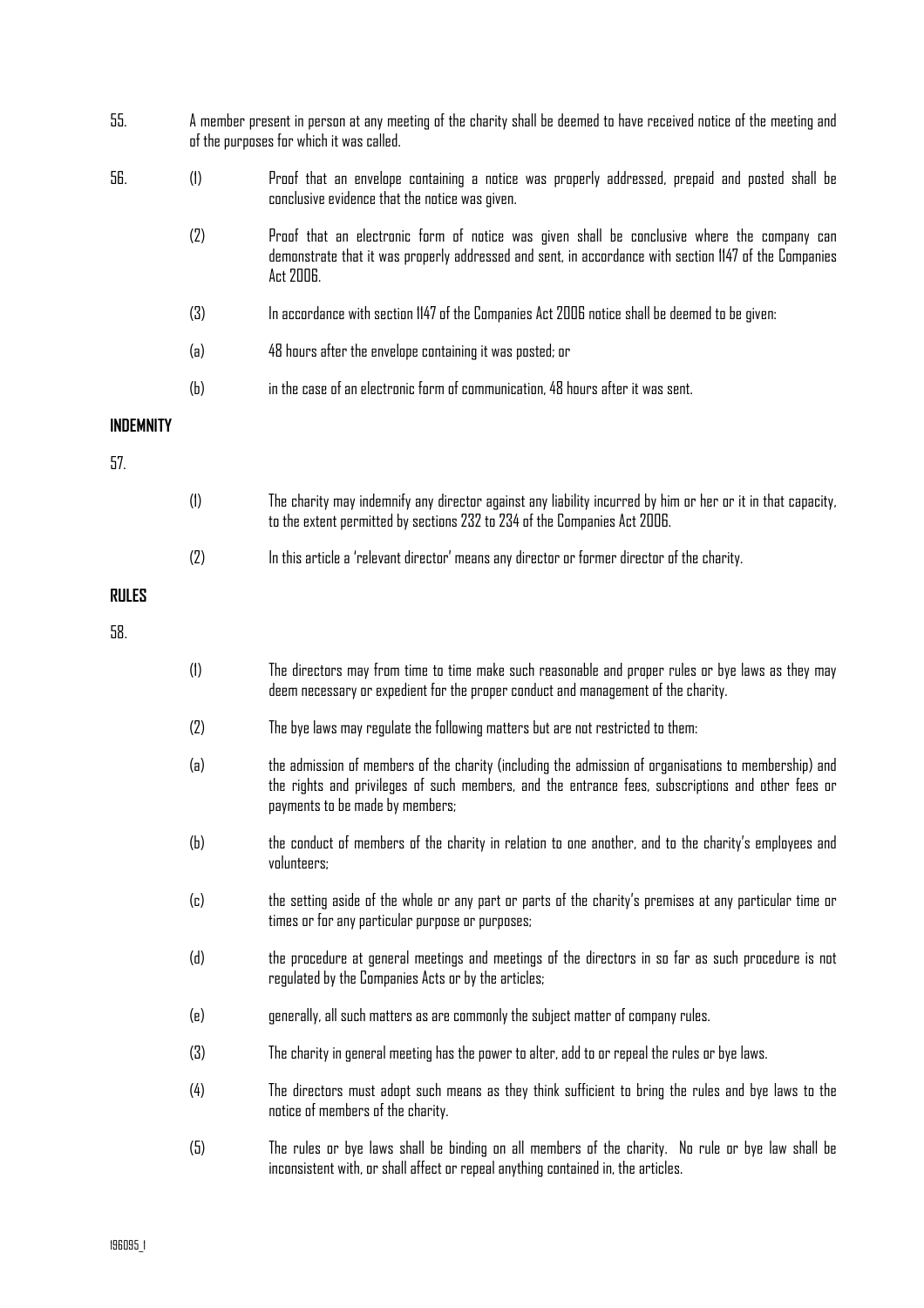# **DISPUTES**

59. If a dispute arises between members of the company about the validity or propriety of anything done by the members of the company under these articles, and the dispute cannot be resolved by agreement, the parties to the dispute must first try in good faith to settle the dispute by mediation before resorting to litigation.

# **DISSOLUTION**

# 60.

| (1) | The members of the charity may at any time before, and in expectation of, its dissolution resolve that any<br>net assets of the charity after all its debts and liabilities have been paid, or provision has been made for<br>them, shall on or before the dissolution of the charity be applied or transferred in any of the following<br>ways: |
|-----|--------------------------------------------------------------------------------------------------------------------------------------------------------------------------------------------------------------------------------------------------------------------------------------------------------------------------------------------------|
| (a) | directly for the Objects; or                                                                                                                                                                                                                                                                                                                     |
| (b) | by transfer to any charity or charities for purposes similar to the Objects; or                                                                                                                                                                                                                                                                  |
| (c) | to any charity of charities for use for particular purposes that fall within the Objects.                                                                                                                                                                                                                                                        |
| (2) | Subject to any such resolution of the members of the charity, the directors of the charity may at any<br>time before and in expectation of its dissolution resolve that any net assets of the charity after all its                                                                                                                              |

debts and liabilities have been paid, or provision made for them, shall on or before dissolution of the

(d) directly for the Objects; or

charity be applied or transferred:

- (e) by transfer to any charity or charities for purposes similar to the Objects; or
- (f) to any charity or charities for use for particular purposes that fall within the Objects.
- (3) In no circumstances shall the net assets of the charity be paid to or distributed among the members of the charity (except to a member that is itself a charity) and if no resolution in accordance with article 60(1) is passed by the members or the directors the net assets of the charity shall be applied for charitable purposes as directed by the Court or the Commission.

# **INTERPRETATION**

61. In article 7, sub-clause (2) of article 9 and sub-clause (2) of article 47 'connected person' means:

- (1) a child, parent, grandchild, grandparent, brother or sister of the director;
- (2) the spouse or civil partner of the director or of any person falling within paragraph (1) above;
- (3) a person carrying on business in partnership with the director or with any person falling within paragraph (1) or (2) above;
- (4) an institution which is controlled -
- (a) by the director or any connected person falling within paragraph (1), (2), or (3) above; or
- (b) by two or more persons falling within sub-paragraph 4(a), when taken together
- (5) a body corporate which -
- (a) the director or any connected person falling within paragraphs (1) to (3) has a substantial interest; or